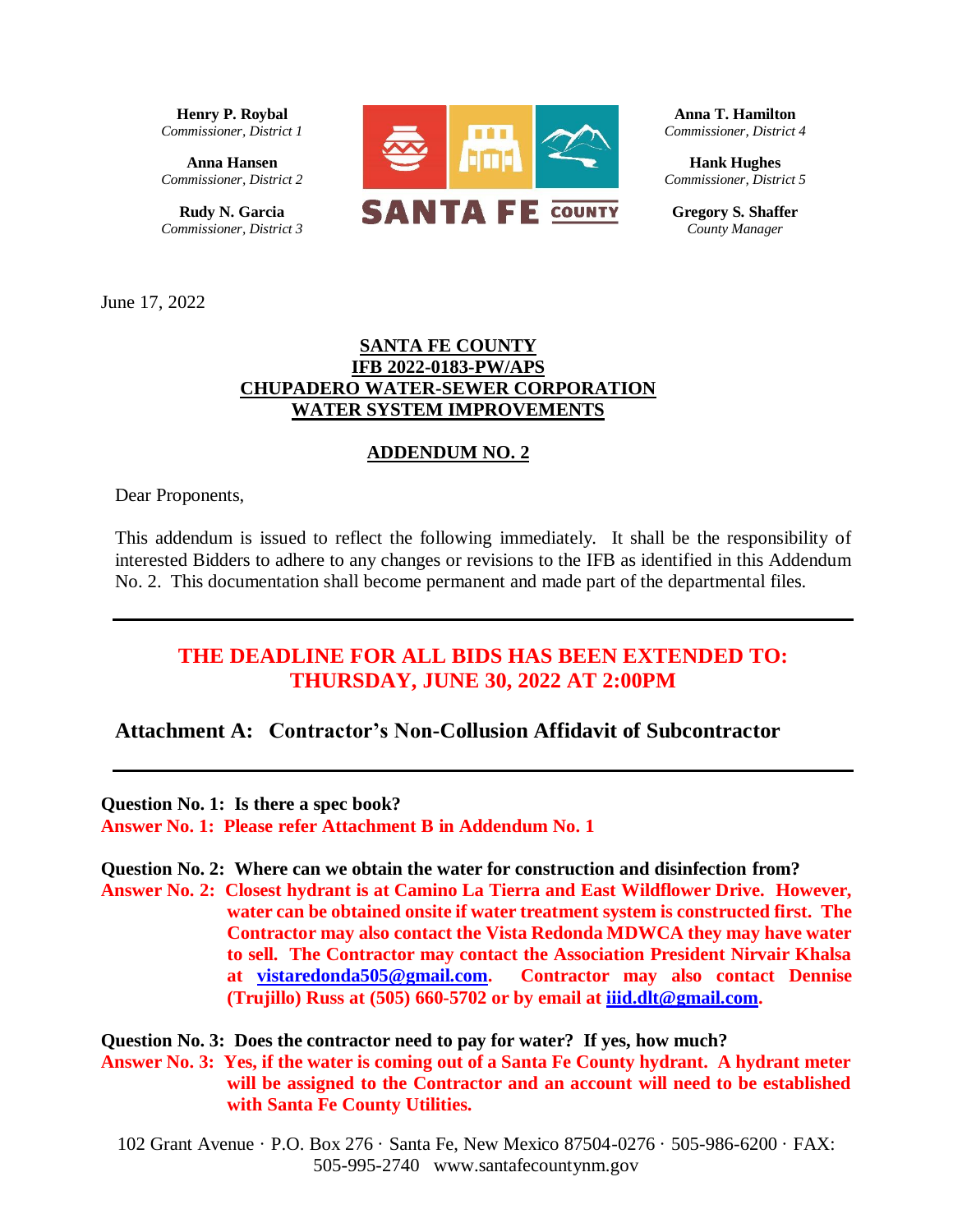**Question No. 4: We will need a staging area. Is any site nearby available?**

- **Answer No. 4: That is up to the Contractor. Chupadero does not own a site for one and Contractor can check with local landowners to arrange a staging area if need be.**
- **Question No. 5: Is the county permit available (road work)?**
- **Answer No. 5: Contact Santa Fe County Roads Department if permit is required fees will be waived since this is a County project.**
- **Question No. 6: Since the road is pretty narrow, the best way to install this pipe will be HDD (Horizontal Directional Drilling). Can a bid item be added as an alternative?**
- **Answer No. 6: Bid will be award on lowest responsive base bid. The base bid will include the cost of trenching. The County will provide an add alternate for directional drilling, and a bid deduct for the cost of trenching. A revised bid sheet will be provided in Addendum No. 3 adding directional drilling as an added alternative.**
- **Question No. 7: Material price change every week. Can an allowance for material price increase be added?**
- **Answer No. 7: Prices must be maintained for a minimum of 90 days. If material price increases occur after contract award, the County may consider those increases specific to materials only, however the Contractor must provide documented proof of the material cost increases.**

**Question No. 8: Bid item #8, should be LS instead of LF? Answer No. 8: Yes, bid item #8 should be LS.**

**Question No. 9: The trench detail on sheet C600 show 3 inch of gravel (for gravel road). Do we need to consider base course and new gravel on top of the trench? Answer No. 9: Base course not required, gravel shown for over trench, not entire road.** 

**Question No. 10: Sheet C600 says bedding and back fill per specs. Couldn't find specs. Answer No. 10: Please refer to Attachment B in Addendum No. 1.**

**Question No. 11: Sheet C603, WRT highly recommends a secondary containment. Please advise.**

**Answer No. 11: Not required.**

**Question No. 12: Do we need to provide addition cartridge for future maintenance? Answer No. 12: No.**

**Question No. 13: Will there be additional line items for the following:**

- **SWPP**
- **Seeding**
- **Traffic Control**
- **Permits**
- **Construction water (with location)**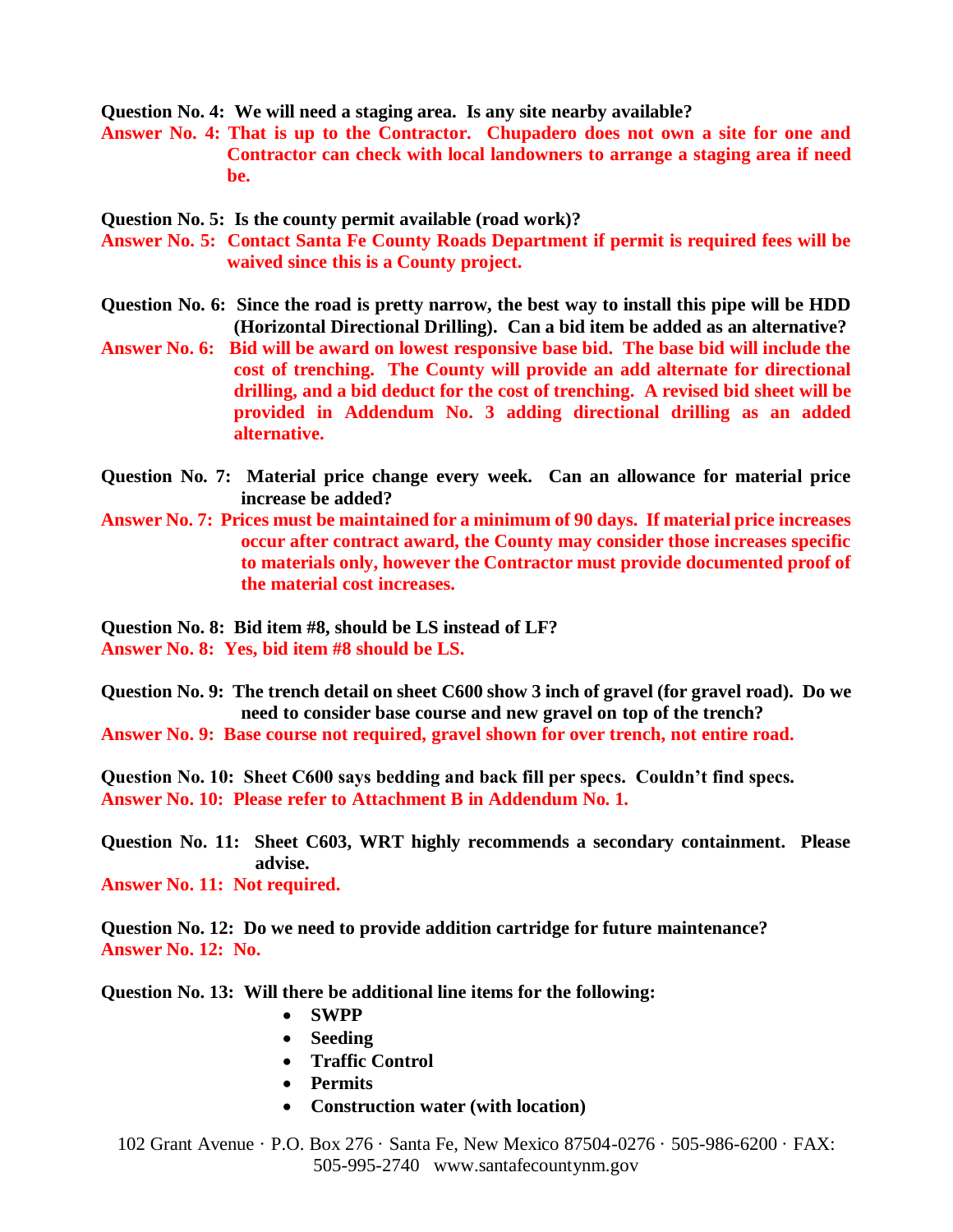**Answer No. 13:** 

- **SWPP – See Sheet C002 (Environmental Erosion and Sediment Control requirements) No. 1-10.**
- **Seeding – See Sheet C002 (Terrain Management and Re-vegetation work requirement) No. 1-8.**
- **Traffic Control – See Sheet C002 (Road Way Construction) No. 4, See Sheet C001 (General Notes) No. 8**
- **Permits – See Sheet C001 (Martin/Martin, Inc. General Notes) No. 6**
- **Construction water (with location) – Construction water may be obtained on site if treatment system can be constructed first.**
- **Question No. 14: The specs call for 240v/1ph power on DWG C602. The pump selection that will do 20 GPM at 685' is 7.5 HP motor, which means I can only offer 240v/3ph or 460v/3ph for power on the pump motor. If they must have 1ph power, they'll need a VFD to do a phase conversation from 1ph site power to 3ph equipment power. We need to confirm that conditions provided are correct, and if so, we'll be quoting a VFD for pump control.**

**Answer No. 14: Single phase power is all that is available.**

- **Question No. 15: Is there further detail that can be provided for the building? Is a prefabricated tough shed minus stucco a viable alternative? If so, please specify a model.**
- **Answer No. 15: Building specified is modified Tuff Shed. Tuff Shed Quote Q-623333 dated 07/02/2020. Building required as shown in drawings, no exceptions except the Contractor may build instead of prefab.**
- **Question No. 16: Will the County provide communication with the community for construction, including access to properties if necessary?**
- **Answer No. 16: County will provide communication with the community regarding construction. The Contractor will responsible to notify residents prior to any water outages during construction.**
- **Question No. 17: Due to lead times can the project start date be amended?**

**Answer No. 17: The project start date will be determined after contract award and when Contractor is given the Notice to Proceed.**

**Question No. 18: Due to lead times price increases on long lead items will influence contractors cost, will an escalation clause be issued into the bid documents.**

**Answer No. 18: See answer to question 7 above.**

**Question No. 19: On the Non Collusion Affidavit of Subcontractor on number one it states "It is is the subcontractor.** What response **is the subcontractor**. What response **would satisfy highlighted line? Would it be the title of the person signing?**

**Answer No. 19: Please see Attachment A revised Non-Collusion Affidavit of Subcontractor.**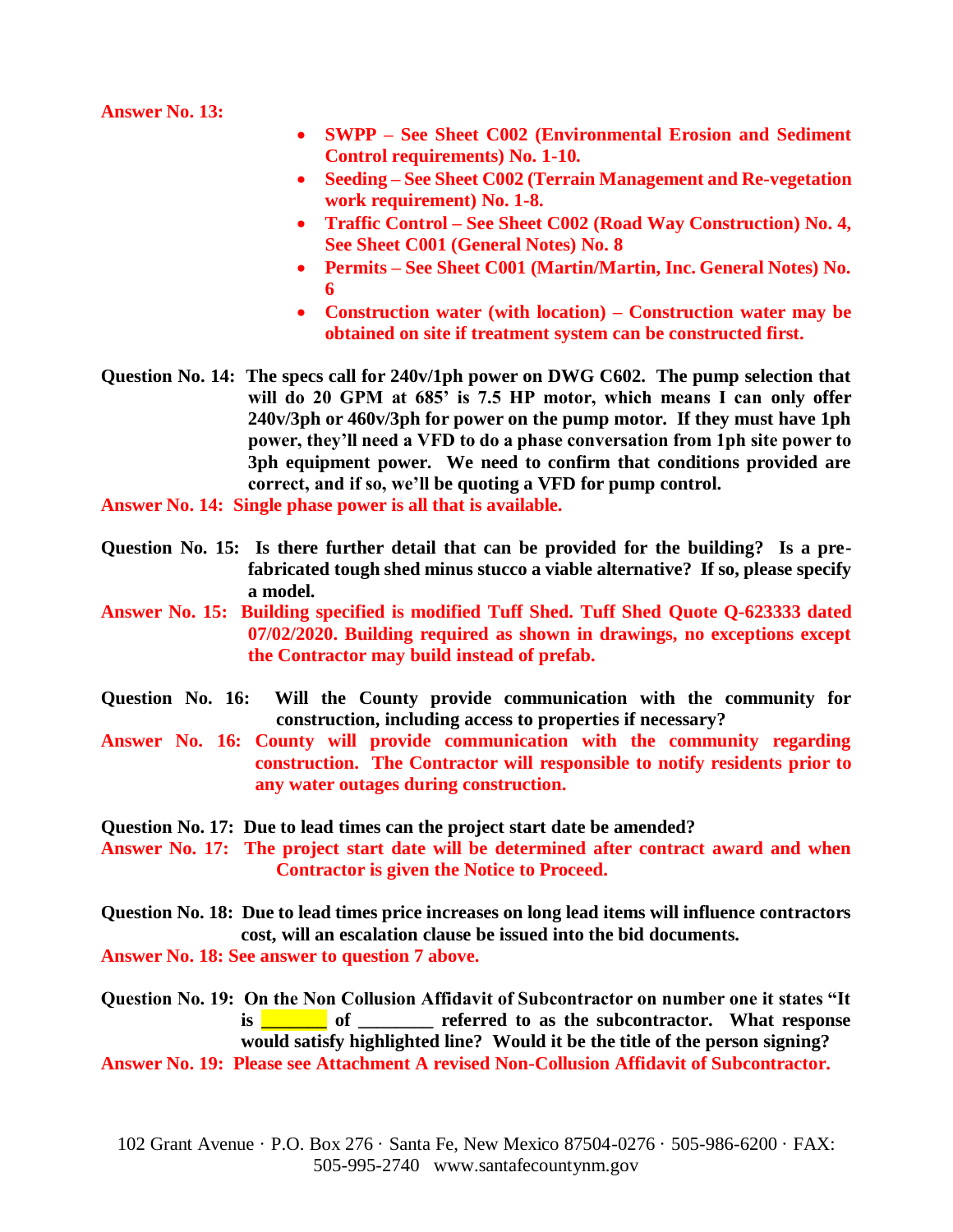Please add this Addendum No. 2 to the original proposal documents and refer to proposal documents, hereto as such. This and all subsequent addenda will become part of any resulting contract documents and have effects as if original issued. All other unaffected sections will have their original interpretation and remain in full force and effect. Responders are reminded that any questions or need for clarification must be addressed to Amanda Patterson-Sanchez, Procurement Specialist Senior at [apatterson-sanchez@santafecountynm.gov.](mailto:apatterson-sanchez@santafecountynm.gov)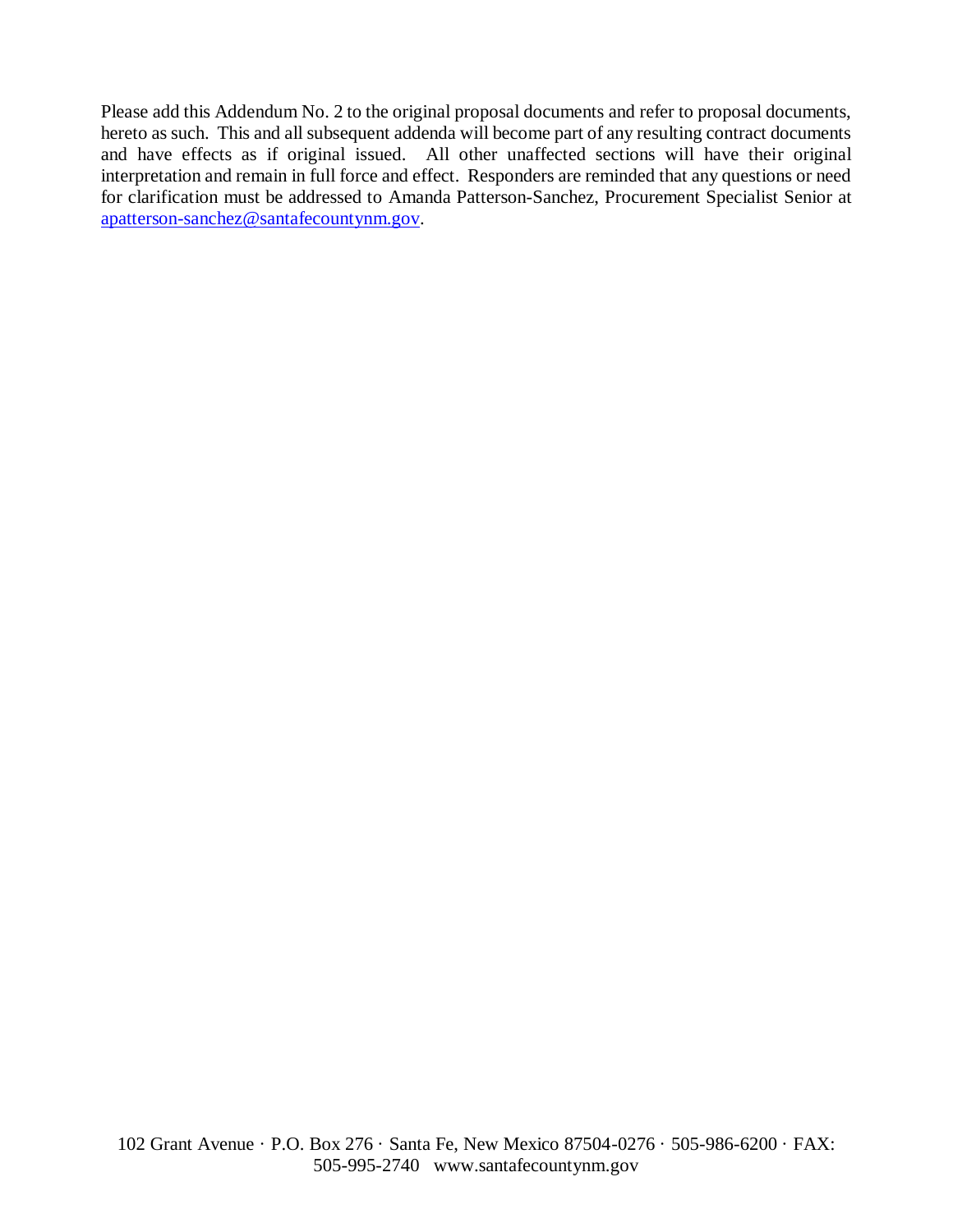#### Attachment A

### **CONTRACTOR'S NON-COLLUSION AFFIDAVIT OF SUBCONTRACTOR**

|                                                                               | of                                                                                         | hereinafter |  |
|-------------------------------------------------------------------------------|--------------------------------------------------------------------------------------------|-------------|--|
| (Name of subcontractor)                                                       | (Name of subcontractor's company)                                                          |             |  |
| "Subcontractor".                                                              |                                                                                            |             |  |
| 1.<br>proposal submitted by the Subcontractor to                              | Contractor is fully informed regarding the preparation and contents of the Subcontractor's |             |  |
|                                                                               | (name of contractor and contractor's company)                                              |             |  |
| hereinafter "Contractor", for certain work or services in connection with the |                                                                                            |             |  |
|                                                                               | , hereinafter "Contract," pertaining to the                                                |             |  |
| (contract title and/or number)                                                |                                                                                            |             |  |
|                                                                               | project in                                                                                 |             |  |
| (description of the project)                                                  | (location of project)                                                                      |             |  |

2. Contractor represents that Subcontractor's proposal is genuine and is not a collusive or sham proposal.

3. Neither the Subcontractor nor any of its officers, partners, owners, agents, representatives, employees or parties in interest, including this affiant, has in any way colluded, conspired, connived or agreed, directly or indirectly with any other bidder, firm or person to submit a collusive or sham bid in connection with the Contract for which the attached bid has been submitted, or refrained from bidding in connection with this Contract, or has in any manner, directly or indirectly, sought by agreement or collusion or communications or conference with any other bidder, or to secure through any collusion, conspiracy, connivance or unlawful agreement, any advantage against Santa Fe County or any person interested in the Contract.

4. The price or prices quoted in the Subcontractor's proposal are fair and proper and are not tainted by any collusion, conspiracy, connivance or unlawful agreement on the part of the bidder, Contractor or any of its agents, representatives, owners, employees, or parties in interest.

|                   | (Signature of Contractor and title) |                      |    |                 |    |      |  |     |    |
|-------------------|-------------------------------------|----------------------|----|-----------------|----|------|--|-----|----|
|                   |                                     |                      |    | Acknowledgement |    |      |  |     |    |
| <b>SUBSCRIBED</b> | <b>AND</b><br>20                    | <b>SWORN</b><br>, by | to | before          | me | this |  | day | of |
| Notary Public     |                                     |                      |    |                 |    |      |  |     |    |

My commission expires: